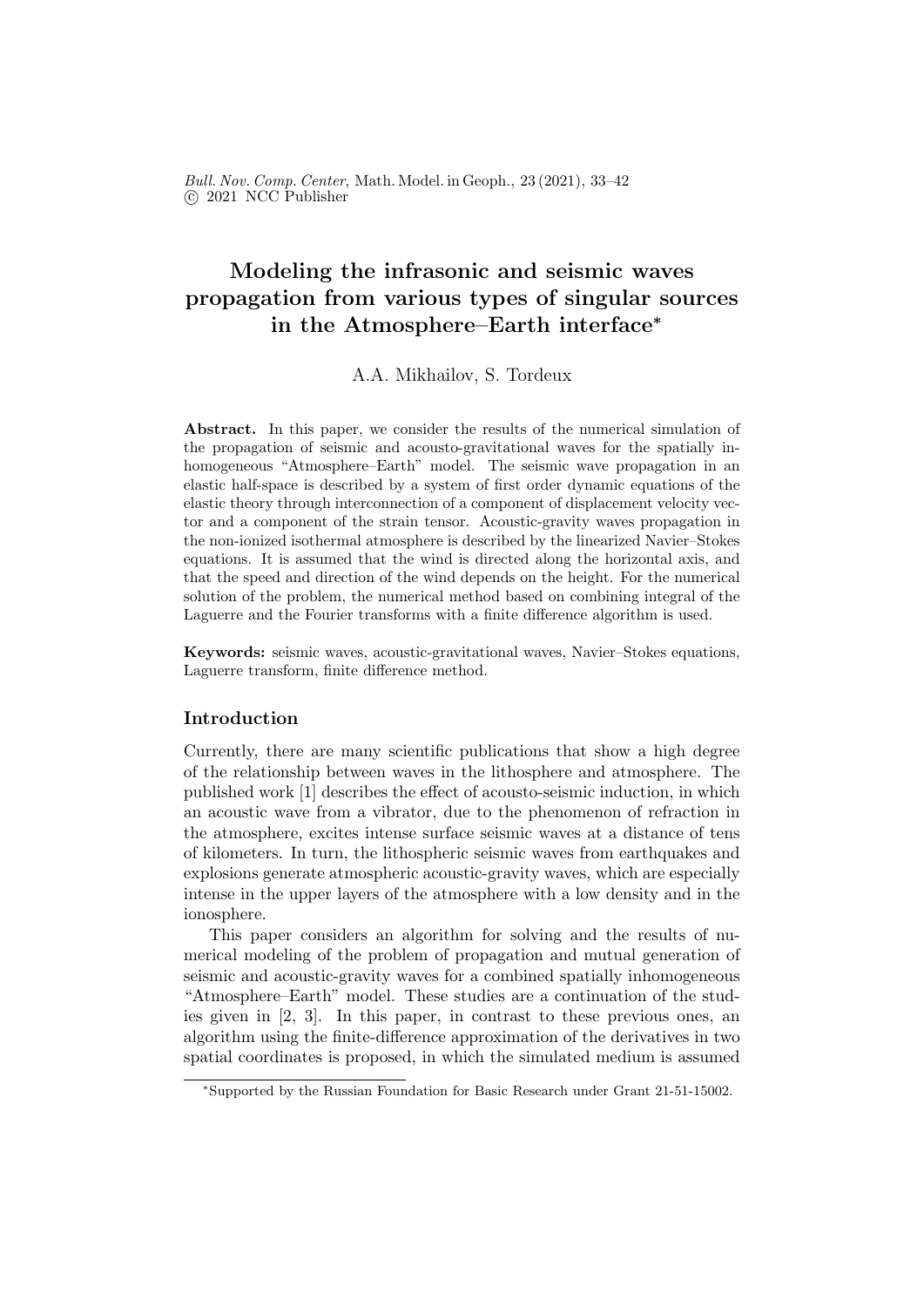to be inhomogeneous, and in the third homogeneous coordinate, as before, the Fourier transform is used. This problem statement is usually called the 2.5D problem. The use of the Laguerre transform in the time coordinate for the numerical implementation of the solution of the problem can be considered as an analogue of the well-known spectral method based on the Fourier transform, where instead of the frequency  $\omega$  we have the parameter  $p$ —the degree of the Laguerre polynomials. However, in contrast to the Fourier transform, the use of the integral Laguerre transform with respect to time makes it possible to reduce the original problem to solving a system of equations in which the separation parameter is present only on the right-hand side of the equations and has a recurrent dependence. This method for solving dynamic problems of the theory of elasticity was first considered in [4, 5], and then developed for viscoelasticity problems [6, 7]. In these publications, the distinctive features of this method from the accepted approaches are considered and the advantages of using the integral Laguerre transform in contrast to the difference method and the Fourier transform with respect to time are discussed.

### 1. Formulation of the problem

The propagation of acousto-gravitational waves in an isothermal atmosphere is described by a linearized system of the Navier–Stokes equations in the form of a first-order hyperbolic system for a three-dimensional Cartesian coordinate system in the form

$$
\frac{\partial u_x}{\partial t} = -\frac{1}{\rho_0} \frac{\partial P}{\partial x}, \quad \frac{\partial u_y}{\partial t} = -\frac{1}{\rho_0} \frac{\partial P}{\partial y}, \quad \frac{\partial u_z}{\partial t} = -\frac{1}{\rho_0} \frac{\partial P}{\partial z} - \frac{\rho g}{\rho_0}, \tag{1}
$$

$$
\frac{\partial P}{\partial t} = c_0^2 \left( \frac{\partial \rho}{\partial t} + u_z \frac{\partial \rho_0}{\partial z} \right) - u_z \frac{\partial P_0}{\partial z},\tag{2}
$$

$$
\frac{\partial \rho}{\partial t} = -\rho_0 \left( \frac{\partial u_x}{\partial x} + \frac{\partial u_y}{\partial y} + \frac{\partial u_z}{\partial z} \right) - u_z \frac{\partial \rho_0}{\partial z}.
$$
 (3)

Here g is the acceleration of the force of gravity,  $\rho_0(z)$  is the density of the unperturbed atmosphere,  $c_0(z)$  is the speed of sound,  $\vec{u} = (u_x, u_y, u_z)$  is the velocity vector of the displacement of air particles,  $P$  and  $\rho$  is, respectively, the perturbations of pressure and density under the action of wave propagation. Zero subindices for the physical parameters of the medium mean that their values are set for the undisturbed state of the atmosphere. The dependence of the atmospheric pressure  $P_0$  and  $\rho_0$  density for an undisturbed state of the atmosphere in a uniform gravitational field can be defined as

$$
\frac{\partial P_0}{\partial z} = -\rho_0 g, \quad \rho_0(z) = \rho_1 \exp(-z/H),
$$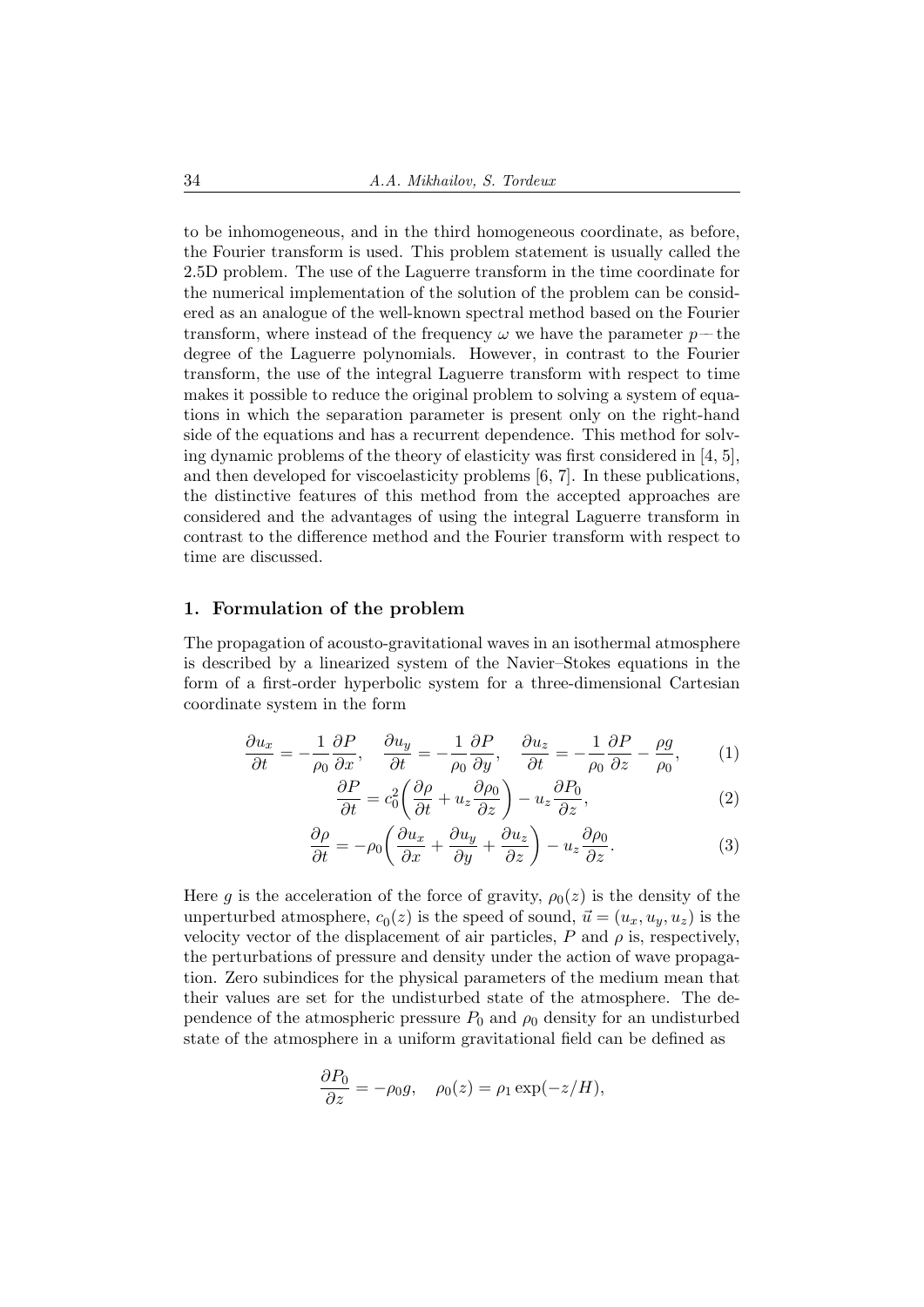where H is the height of the isothermal homogeneous atmosphere, and  $\rho_1$  is the density of the atmosphere near the Earth's surface, i.e., at  $z = 0$ .

The propagation of seismic waves in an elastic medium is written down by the well-known system of equations of the first order of the theory of elasticity through the relationship between the components of the displacement velocity vector and the components of the stress tensor

$$
\frac{\partial u_i}{\partial t} = \frac{1}{\rho_0} \frac{\partial \sigma_{ik}}{\partial x_k} + F_i f(t), \tag{4}
$$

$$
\frac{\partial \sigma_{ik}}{\partial t} = \mu \left( \frac{\partial u_k}{\partial x_i} + \frac{\partial u_i}{\partial x_k} \right) + \lambda \delta_{ik} \operatorname{div} \vec{u}.
$$
 (5)

Here  $\delta_{ik}$  is the Kronecker symbol,  $\lambda(x_1, x_2, x_3)$  and  $\mu(x_1, x_2, x_3)$  are the elastic parameters of the medium,  $\rho_0(x_1, x_2, x_3)$  is the density of the medium,  $\vec{u} = (u_1, u_2, u_3)$  is the displacement velocity vector, and  $\sigma_{ij}$  are the stress tensor components. The components  $F_i$  of the force vector  $\vec{F}(x, y, z) =$  $F_1\vec{e}_x + F_2\vec{e}_y + F_3\vec{e}_z$  describe the action of a source localized in space, and  $f(t)$  is a given time signal in the source.

The values of the components  $F_i$  depend on the type of the simulated source:

1. For a source of the "vertical force" type

$$
F_1 = F_2 = 0, \quad F_3 = \delta(x_1 - x_0)\delta(x_2 - y_0)\delta(x_3 - z_0);
$$

2. For a source of the "center of pressure" type

$$
F_1 = \frac{\partial \delta(x_1 - x_0)}{\partial x_1} \delta(x_2 - y_0) \delta(x_3 - z_0),
$$
  
\n
$$
F_2 = \delta(x_1 - x_0) \frac{\partial \delta(x_2 - y_0)}{\partial x_2} \delta(x_3 - z_0),
$$
  
\n
$$
F_3 = \delta(x_1 - x_0) \delta(x_2 - y_0) \frac{\partial \delta(x_3 - z_0)}{\partial x_3};
$$

3. For a source of the "dipole without moment" type

$$
F_1 = F_2 = 0
$$
,  $F_3 = \delta(x_1 - x_0)\delta(x_2 - y_0)\frac{\partial \delta(x_3 - z_0)}{\partial x_3}$ .

Here  $x_0, y_0, z_0$  are the spatial coordinates of the source.

We assume that the interface between the atmosphere and the elastic half-space passes along the plane  $z = 0$ . In this case, the condition of contact of two media at  $z = 0$  is written down as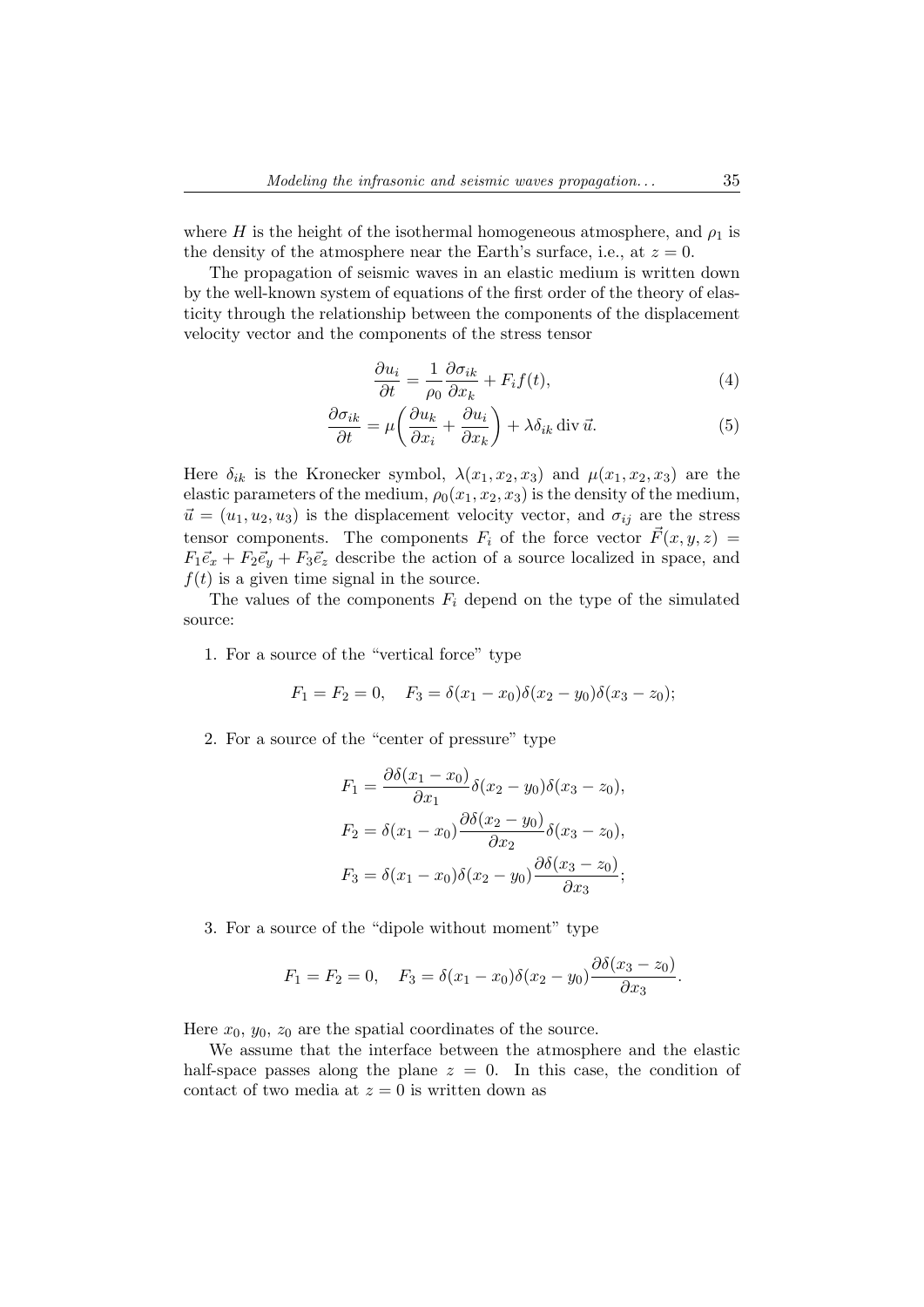$$
u_z|_{z=-0} = u_z|_{z=-0};
$$
  
\n
$$
\frac{\partial \sigma_{zz}}{\partial t}\Big|_{z=-0} = \left(\frac{\partial \sigma_{zz}}{\partial t} + \rho_0 g u_z\right)\Big|_{z=-0}; \quad \sigma_{xz}|_{z=-0} = \sigma_{yz}|_{z=-0} = 0.
$$
 (6)

The problem is solved with zero initial data

$$
u_i|_{t=0} = \sigma_{ij}|_{t=0} = P|_{t=0} = \rho|_{t=0} = 0, \quad i = 1, 2, 3, \quad j = 1, 2, 3. \tag{7}
$$

## 2. Solution algorithm

At the first stage of the solution, following [2, 3], we use the finite cosine-sine Fourier transform in the spatial coordinate, in whose direction the medium is considered to be homogeneous. For each component of the system, we introduce the corresponding cosine or sine transformation:

$$
\overrightarrow{W}(x, z, n, t) = \int_0^a \overrightarrow{W}(x, y, z, t) \begin{Bmatrix} \cos(k_n y) \\ \sin(k_n y) \end{Bmatrix} dy, \quad n = 0, 1, 2, \dots, N,
$$

with the corresponding conversion formula

$$
\overrightarrow{W}(x,y,z,t) = \frac{1}{\pi} \overrightarrow{W}(x,0,z,t) + \frac{2}{\pi} \sum_{n=1}^{N} \overrightarrow{W}(x,n,z,t) \cos(k_n y),
$$
 (8)

or

$$
\overrightarrow{W}(x, y, z, t) = \frac{2}{\pi} \sum_{n=1}^{N} \overrightarrow{W}(x, n, z, t) \sin(k_n y), \qquad (9)
$$

where  $k_n = \frac{n\pi}{a}$  $\frac{a}{a}$ .

Let us choose the distance  $a$  to be large enough and consider the wave field up to the time instant  $t < T$ , where T is the minimum propagation time of the longitudinal wave to the boundary  $r = a$ . As a result of this transformation, we obtain  $N+1$  independent of two-dimensional non-stationary problems with respect to space.

At the second stage of the solution, to the independent  $N+1$  problems obtained in this way, we apply the integral Laguerre transform with respect to time of the form:

$$
\overrightarrow{W}_p(x,n,z) = \int_0^\infty \overrightarrow{W}(x,n,z,t)(ht)^{-\alpha/2}l_p^{\alpha}(ht) d(ht), \quad p = 0, 1, 2, \dots
$$

with the inversion formula

$$
\overrightarrow{W}(x,n,z,t) = (ht)^{\alpha/2} \sum_{p=0}^{\infty} \frac{p!}{(p+\alpha)!} \overrightarrow{W}_p(x,n,z) l_p^{\alpha}(ht),
$$
 (10)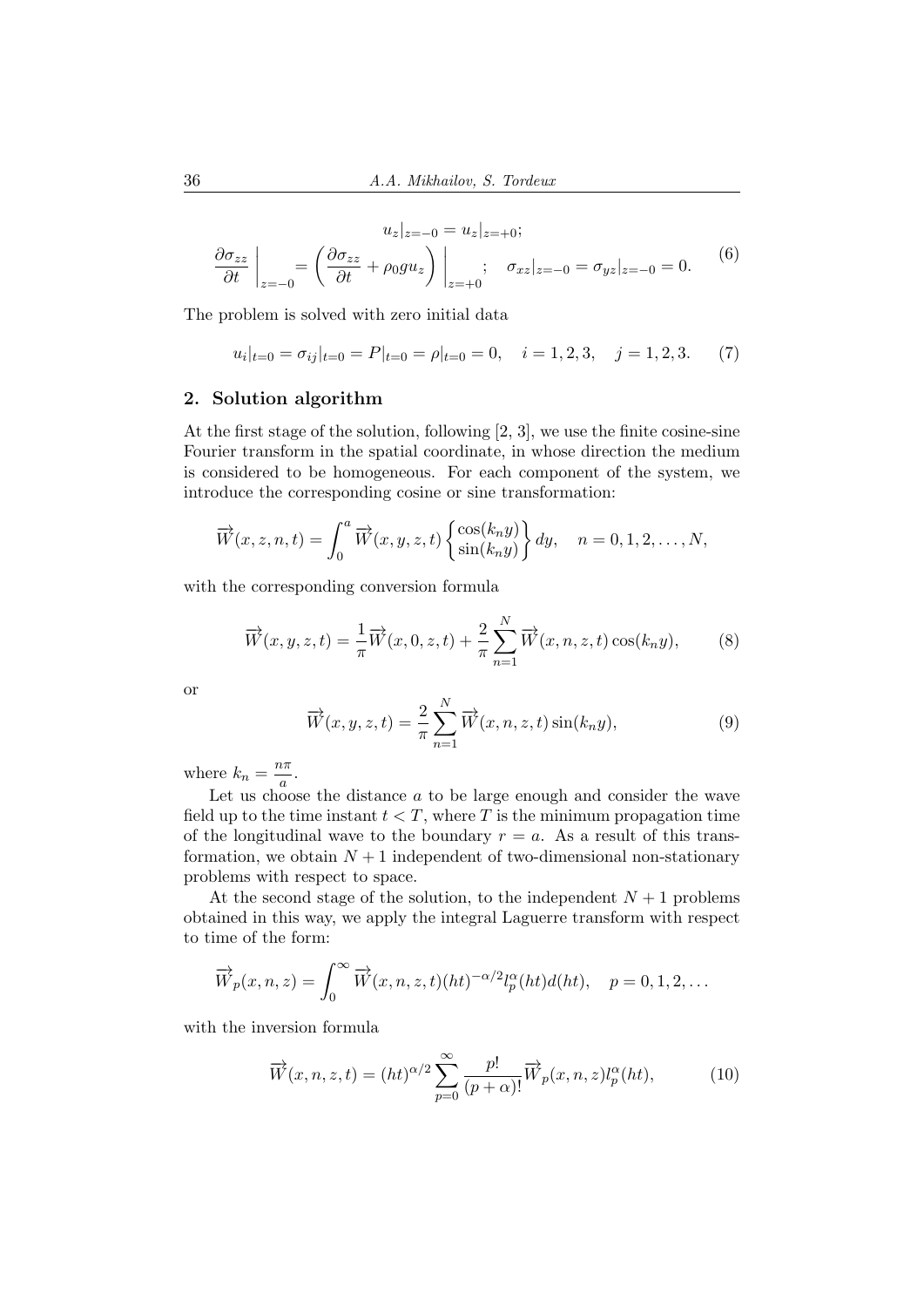where  $l_p^{\alpha}(ht)$  are the orthogonal Laguerre functions.

The Laguerre functions  $l_p^{\alpha}(ht)$  are expressed in terms of the classical orthonormal Laguerre polynomials  $L_p^{\alpha}(ht)$  [8]. Here we choose  $\alpha$  (the order of the Laguerre functions) integer and positive, then the following representation takes place:

$$
l_p^{\alpha}(ht) = (ht)^{\alpha/2} e^{-ht/2} L_p^{\alpha}(ht).
$$

To satisfy the initial conditions (7), it is necessary and sufficient to set  $\alpha \geq 1$ . In addition, a shift parameter  $h > 0$  has been introduced, whose meaning and efficiency is discussed in detail in [5, 6].

As a result of these transformations, the solution to the original problem  $(4)$ – $(7)$  is reduced to the solution of  $N + 1$  independent of the twodimensional differential problems in the spectral domain of the form:

$$
\frac{h}{2}u_x^p - \frac{1}{\rho_0} \left( \frac{\partial \sigma_{xz}^p}{\partial z} + \frac{\partial \sigma_{xx}^p}{\partial x} + k_n \sigma_{xy}^p \right) = F_x(n)f^p - h \sum_{j=0}^{p-1} u_x^j, \qquad (11)
$$

$$
\frac{h}{2}u_y^p - \frac{1}{\rho_0} \left( \frac{\partial \sigma_{yz}^p}{\partial z} + \frac{\partial \sigma_{xy}^p}{\partial x} - k_n \sigma_{yy}^p \right) = F_y(n)f^p - h \sum_{j=0}^{p-1} u_C^j,
$$
(12)

$$
\frac{h}{2}u_z^p - \frac{1}{\rho_0} \left( \frac{\partial \sigma_{zz}^p}{\partial z} + \frac{\partial \sigma_{xz}^p}{\partial x} + k_n \sigma_{yz}^p \right) + K_{\text{atm}} \frac{g}{\rho_0} \rho^p = F_z(n)f^p - h \sum_{j=0}^{p-1} u_z^j,
$$
\n(13)

$$
\frac{h}{2}\sigma_{xx}^p - \lambda \left(\frac{\partial u_z^p}{\partial z} + k_n u_y^p\right) - (\lambda + 2\mu) \frac{\partial u_x^p}{\partial x} + K_{\text{atm}} \rho_0 g u_z^p = -h \sum_{j=0}^{p-1} \sigma_{xx}^j, \tag{14}
$$

$$
\frac{h}{2}\sigma_{yy}^p - \lambda \left(\frac{\partial u_z^p}{\partial z} + \frac{\partial u_x^p}{\partial x}\right) - (\lambda + 2\mu)k_n u_y^p + K_{\text{atm}}\rho_0 g u_z^p = -h \sum_{j=0}^{p-1} \sigma_{yy}^j, \tag{15}
$$

$$
\frac{h}{2}\sigma_{zz}^p - \lambda \left(\frac{\partial u_x^p}{\partial x} + k_n u_y^p\right) - (\lambda + 2\mu) \frac{\partial u_z^p}{\partial z} + K_{\text{atm}} \rho_0 g u_z^p = -h \sum_{j=0}^{p-1} \sigma_{zz}^j, \tag{16}
$$

$$
\frac{h}{2}\sigma_{xy}^p - \mu \left(\frac{\partial u_y^p}{\partial x} + k_n u_x^p\right) = -h \sum_{j=0}^{p-1} \sigma_{xy}^j,\tag{17}
$$

$$
\frac{h}{2}\sigma_{xz}^p - \mu \left(\frac{\partial u_x^p}{\partial z} - \frac{\partial u_z^p}{\partial x}\right) = -h \sum_{j=0}^{p-1} \sigma_{xz}^j,
$$
\n(18)

$$
\frac{h}{2}\sigma_{yz}^p - \mu \left(\frac{\partial u_y^p}{\partial z} + k_n u_z^p\right) = -h \sum_{j=0}^{p-1} \sigma_{yz}^j,
$$
\n(19)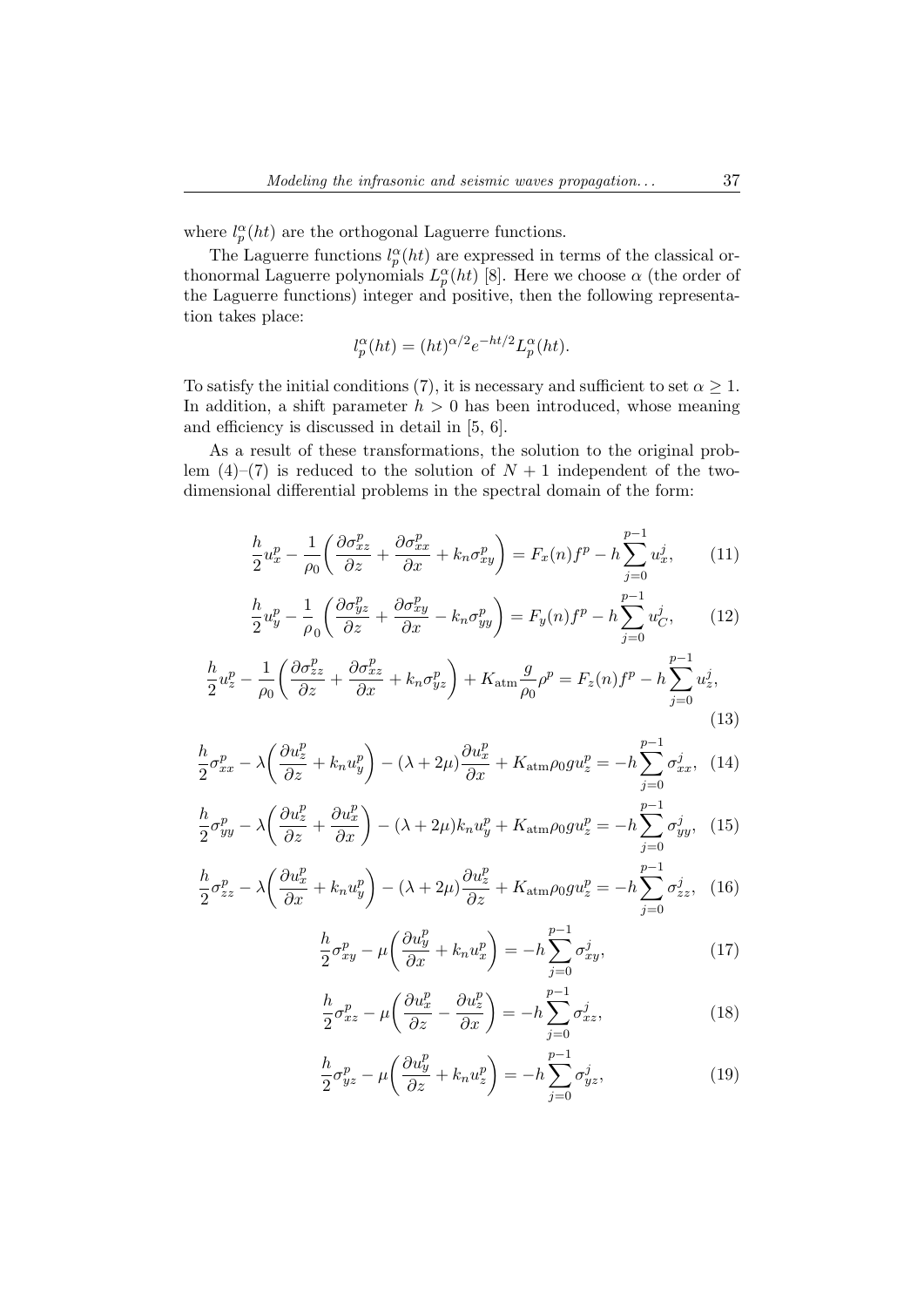$$
K_{\text{atm}} \left[ \frac{h}{2} \rho^p + v_x \frac{\partial \rho^p}{\partial x} + \rho_0 \left( \frac{\partial u_x^p}{\partial x} + k_n u_y^p + \frac{\partial u_z^p}{\partial z} \right) + u_z^p \frac{\partial \rho_0}{\partial z} = -h \sum_{j=0}^{p-1} \rho^j \right], \tag{20}
$$

where  $f^p$  are the Laguerre coefficients of the source function  $f(t)$ . The coefficients  $u_x^p, u_y^p, u_z^p, \sigma_{xx}^p, \sigma_{yy}^p, \sigma_{zz}^p, \sigma_{xy}^p, \sigma_{xz}^p, \sigma_{yz}^p, \rho^p$  in formulas (11)–(20) are functions of the variables  $(n, x, z)$ .

System  $(1)$ – $(3)$  for the atmosphere is obtained from system  $(11)$ – $(20)$  if we assume  $\sigma_{xx} = \sigma_{yy} = \sigma_{zz} = -P$ ,  $\mu = 0$ ,  $\lambda = c_0^2 \rho_0$ ,  $\sigma_{12} = \sigma_{13} = \sigma_{23} = 0$ ,  $K_{\text{atm}} = 1$ . Assuming in system (11)–(20)  $K_{\text{atm}} = 0$ , we obtain the system of equations (4), (5) for the propagation of seismic waves in an elastic medium.

It is easy to see that the Laguerre transform parameter  $p$  is present only in the right-hand side of the equations and the spectral harmonics for all field components having a recurrent dependence. The condition of contact of two media at  $z = 0$  is written down as

$$
u_z^p|_{z=-0} = u_z^p|_{z=+0},
$$
  
\n
$$
\frac{h}{2}\sigma_{zz}^p + h \sum_{j=0}^{p-1} \sigma_{zz}^j \bigg|_{z=-0} = \left(\frac{h}{2}\sigma_{zz}^p + h \sum_{j=0}^{p-1} \sigma_{zz}^j + \rho_0 g u_z^p\right)\bigg|_{z=+0},
$$
  
\n
$$
\sigma_{xz}^p|_{z=-0} = \sigma_{yz}^p|_{z=-0} = 0.
$$
\n(21)

To solve the transformed problem  $(11)–(21)$ , in contrast to the algorithm in [2, 3], we use the finite difference approximation of derivatives with respect to spatial coordinates on staggered grids with the 4th order of accuracy [9]. To do this, in the computational domain, we introduce in the direction  $z$  of the grid coordinates  $\omega z_j$  and  $\omega z_{j+1/2}$  with a sampling step  $\Delta z$ , staggered grids relative to each other by  $\Delta z/2$ :

$$
\omega z_j = (x, j\Delta z), \quad \omega z_{j+1/2} = (x, j\Delta z + \Delta z/2), \quad j = 0, \dots, M.
$$

Similarly, we introduce in the direction x of the grid coordinates  $\omega x_i$  and  $\omega x_{i+1/2}$  with a sampling step  $\Delta x$ , staggered grids relative to each other by  $\Delta x/2$ :

$$
\omega x_i = (i\Delta x, z), \quad \omega x_{i+1/2} = (i\Delta x + \Delta x/2, z), \quad i = 0, \dots, K.
$$

On these grids, we introduce the differentiation operators  $D_x$  and  $D_z$ , which approximate the derivatives  $\frac{\partial}{\partial x}$  and  $\frac{\partial}{\partial z}$  with the fourth order of accuracy in the coordinates and

$$
D_x u(x, z) = \frac{9}{8\Delta x} \left[ u(x + \Delta x/2, z) - u(x - \Delta x/2, z) \right] -
$$

$$
\frac{1}{24\Delta x} \left[ u(x + 3\Delta x/2, z) - u(x - 3\Delta x/2, z) \right],
$$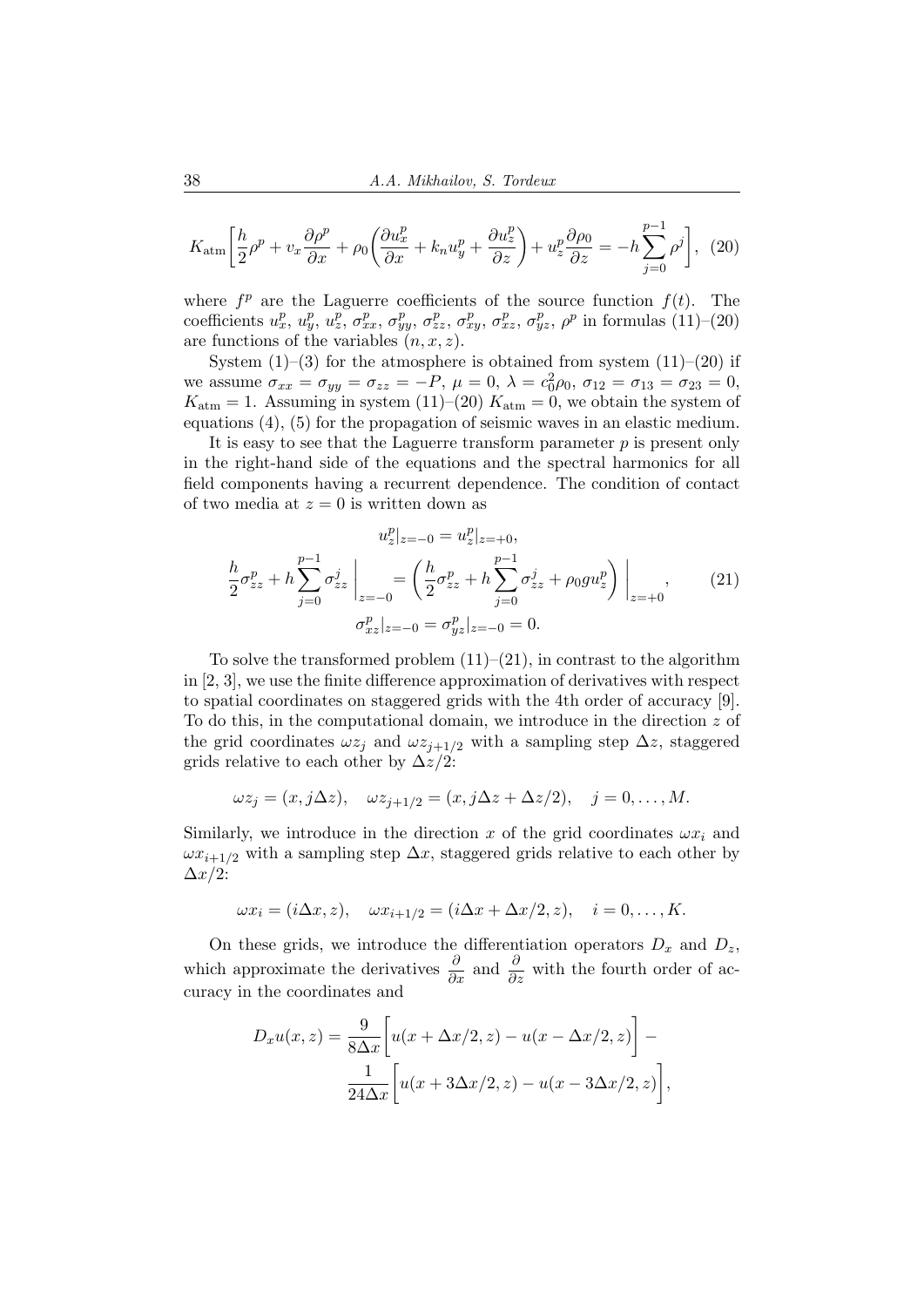$$
D_z u(x, z) = \frac{9}{8\Delta z} \left[ u(x, z + \Delta z/2) - u(x, z - \Delta z/2) \right] -
$$

$$
\frac{1}{24\Delta z} \left[ u(x, z + 3\Delta z/2) - u(x, z - 3\Delta z/2) \right].
$$

We define the sought-for components of the solution vector at the following grid nodes:

$$
u_y^p(x, z), \sigma_{xx}^p(x, z), \sigma_{yy}^p(x, z), \sigma_{zz}^p(x, z), \rho^p(x, z) \text{ at } \omega x_i \times \omega z_j,
$$
  
\n
$$
u_x^p(x, z), \sigma_{xy}^p(x, z) \text{ at } \omega x_{i+1/2} \times \omega z_j,
$$
  
\n
$$
u_z^p(x, z), \sigma_{yz}^p(x, z) \text{ at } \omega x_i \times \omega z_{j+1/2},
$$
  
\n
$$
\sigma_{xz}^p(x, z) \text{ at } \omega x_{i+1/2} \times \omega z_{j+1/2}.
$$

As a result of the finite-difference approximation of problem  $(11)–(21)$ , we obtain a system of linear algebraic equations. We represent the required solution vector  $\vec{W}$  in the following form:

$$
\vec{W}(p) = (\vec{V}_{0,0}(p), \vec{V}_{0,1}(p), \dots, \vec{V}_{M,K}(p))^T,
$$
\n
$$
\vec{V}_{ij}(p) = \left(\rho_{xx}^p(x_i, z_j), \sigma_{xx}^p(x_i, z_j), \sigma_{yy}^p(x_i, z_j), \sigma_{zz}^p(x_i, z_j), \sigma_{zz}^p(x_i, z_j), \sigma_{xy}^p(x_i, z_j), \sigma_{xy}^p(x_i, z_j), \sigma_{xy}^p(x_i, z_j, z_j), \sigma_{xy}^p(x_i, z_{j+1/2}, z_j, z_{j+1/2})\right).
$$

Then, for each nth Fourier harmonic  $(n = 0, \ldots, N)$ , the system of linear algebraic equations in the vector form can be written down as

$$
\left(A_{\Delta} + \frac{h}{2}E\right)\vec{W}(p) = \vec{F}(p-1). \tag{22}
$$

A sequence of the wave field components in the solution vector  $\vec{V}$  is selected taking into account the minimization of the number of diagonals in the matrix  $A_{\Lambda}$ . In this case, on the main diagonal of the matrix, the components included in the equations of the system as terms with a parameter as a factor h (the parameter of the Laguerre transform) are specially located. It should be noted that due to the choice of the parameter  $h$ , it is possible to significantly improve the conditionality of the system matrix. Having solved the system of linear algebraic equations (22), one can determine the spectral values for all components of the wave field  $\tilde{W}(p)$ . Then, using the inversion formulas for the Fourier transform (8), (9) and the Laguerre transform (10), we obtain a solution to the original problem.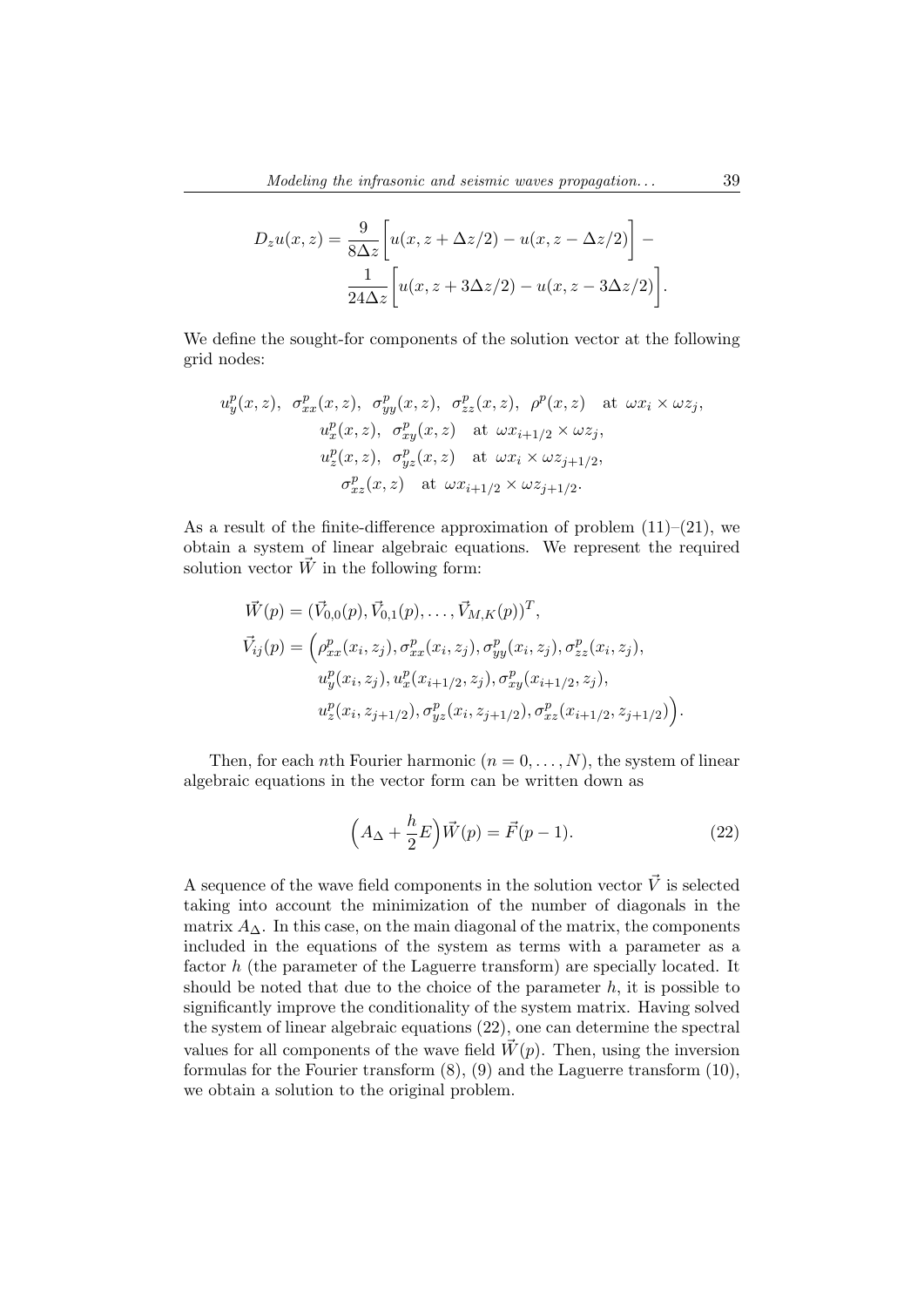## 3. Numerical results

Calculations of the wave field were applied for two models of the medium. The first model consists of a homogeneous elastic layer and an atmosphere separated by a flat boundary. The physical characteristics of the layers were set as follows:

- 1. The atmosphere: speed of sound  $c_p = 340$  m/s. The density depending on the coordinate z was calculated by the formula  $\rho_0(z)$  $\rho_1 \exp(-z/H)$ , where  $\rho_1 = 1.225 \cdot 10^{-3}$  g/cm<sup>3</sup>,  $H = 6700$  m;
- 2. The elastic layer: the longitudinal wave velocity  $c_p = 800$  m/s, transverse wave velocity  $c_s = 500$  m/s, the density  $\rho_0 = 1.2$  g/cm<sup>3</sup>.

For the calculations, we used a limited area of the medium with a dimension  $80 \times 80 \times 40$  km<sup>3</sup>. A wave field was simulated from a point source of the pressure center type located in an elastic medium at a depth of 1/4 of the longitudinal wave length with the coordinates  $(x_0, y_0, z_0) = (40, 40, -0.2)$ . The time signal in the sources was set in the form of the Puzyrev pulse:

$$
f(t) = \exp\left(-\frac{2\pi f_0(t - t_0)^2}{\gamma^2}\right)\sin(2\pi f_0(t - t_0)),\tag{23}
$$

where  $\gamma = 4$ ,  $f_0 = 1$  Hz,  $t_0 = 1.5$  s.

Figure 1 shows the wavefield  $u_x(x, y, z)$  snapshots for the in-plane XZ component at  $y = y_0 = 40$  km. The interface between the elastic medium and the atmosphere is shown by a solid line. It can be seen from the figure that in an elastic medium, together with a spherical longitudinal wave  $P$  and a conical shear wave  $S$ , a "non-ray" spherical wave  $S^*$  propagates, followed by the surface Stoneley–Scholte wave  $R$ . Acoustic-gravity waves propagate in the atmosphere –– the conical  $PP$ ,  $SP$  and spherical  $P$ , followed by the Stoneley–Sholte surface wave.



**Figure 1.** Snapshots of the horizontal velocity component  $u_x$  in the plane  $(XZ)$ at the time instant  $t = 30$  (left) and 50 (right) seconds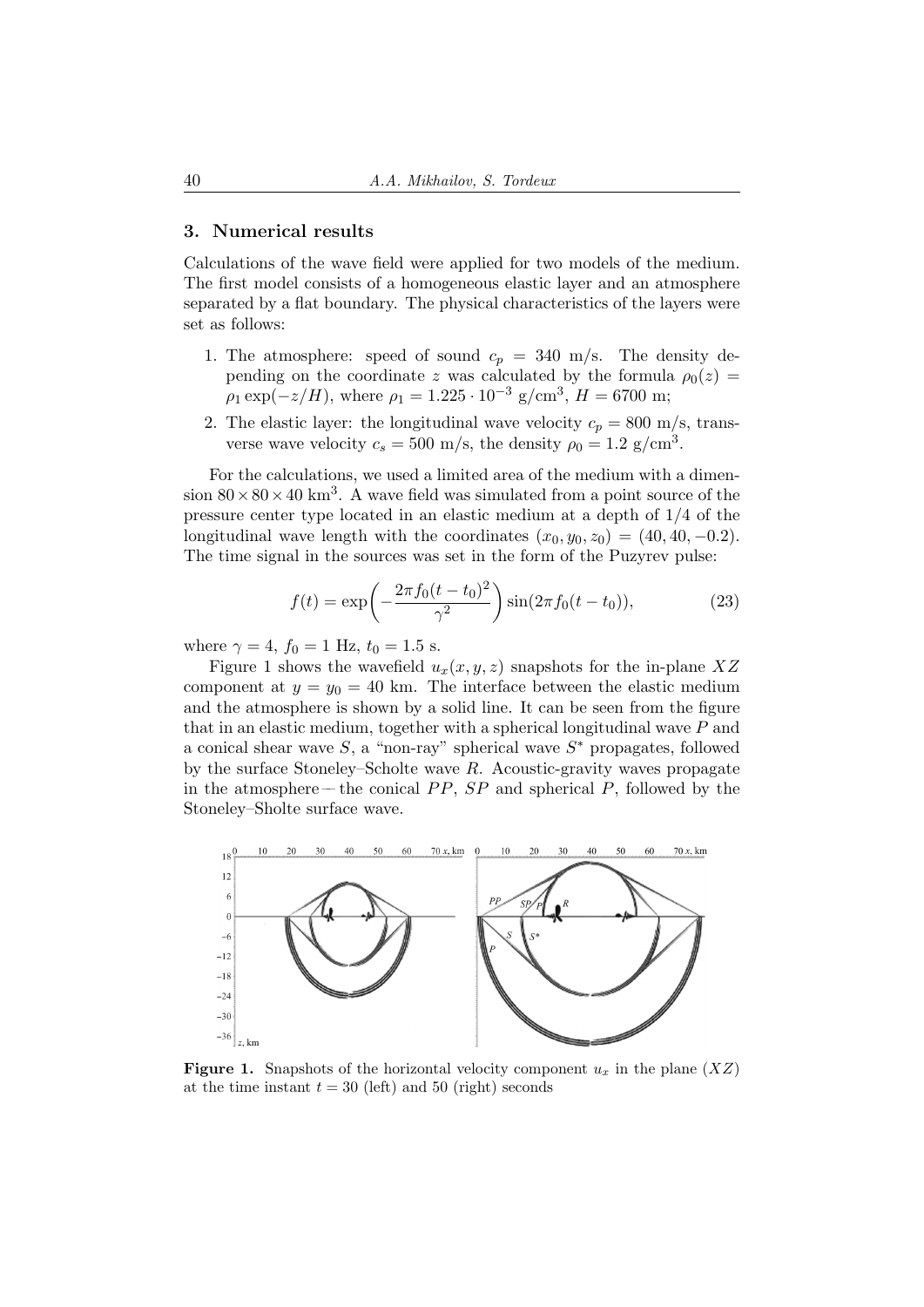

**Figure 2.** Snapshots of the horizontal velocity component  $u_x$  in the plane  $(XZ)$ at the time instant  $t = 2$  (left) and 3 (right) seconds

Figure 2 shows snapshots of the wave field for the second model of the medium, in which the elastic medium consists of two layers, separated by a curved boundary in the form of a protrusion. The physical characteristics of the layers were set as follows:

- 1. The atmosphere: velocity of sound  $c_p = 340$  m/s. The density depending on the height was calculated by the formula  $\rho_0(z) = \rho_1 \exp(-z/H)$ , where  $\rho_1 = 1.225 \cdot 10^{-3}$  g/cm<sup>3</sup>;
- 2. The upper elastic layer: the longitudinal wave velocity  $c_p = 450$  m/s, the transverse wave velocity  $c_s = 320$  m/s, the density  $\rho_0 = 1.5$  g/cm<sup>3</sup>;
- 3. The lower elastic layer: longitudinal wave velocity  $c_p = 600$  m/s, the transverse wave velocity  $c_s = 400$  m/s, the density  $\rho_0 = 1.2$  g/cm<sup>3</sup>.

A wave field was simulated from a point source of the vertical force type located in an elastic medium with the coordinates  $(x_0, y_0, z_0)$  $(1.5, 1.5, -0.02)$ . The time signal in the sources was specified by  $(23)$  for the frequency  $f_0 = 8$  Hz.

From the snapshots of the wave field shown in the figure, it can be seen that seismic waves propagating in the lithosphere, falling on the curvilinear interface between the layers, generate the corresponding reflected and diffraction waves from this boundary.

## Conclusion

The approach proposed to the formulation and solution of the considered problem allows one to simulate the effects of wave field propagation for a unified mathematical model of the "Earth–Atmosphere" medium and to study the processes of the appearance of converted waves at their interface. The numerical modeling of such processes makes it possible to study the features of the influence of the medium inhomogeneity on the propagation